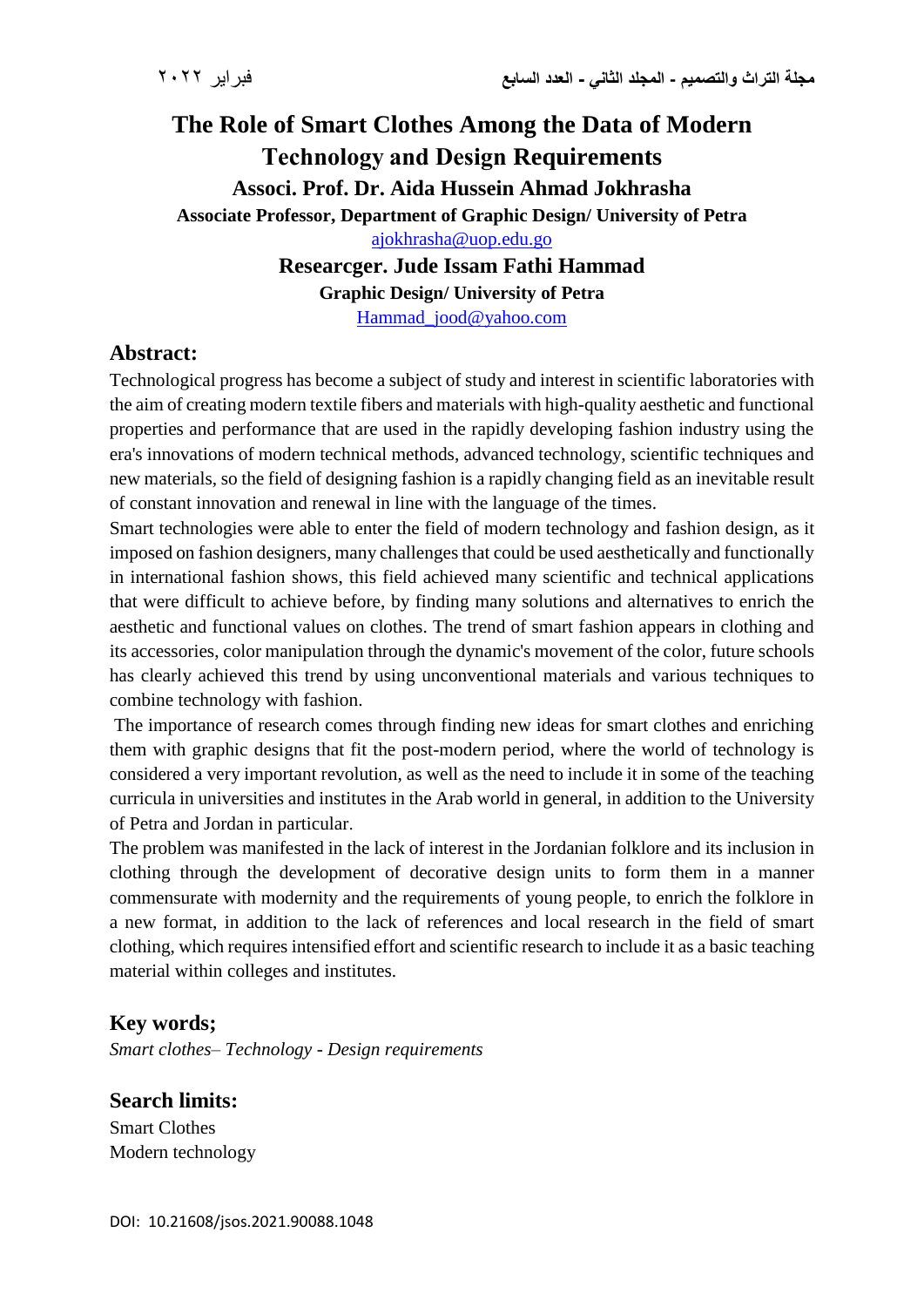#### **Design using software:**

Adobe Illustrator & Adobe Photoshop

#### **The research sample:**

Age group 18-23, number 63 of both sexes

Specialized experts / graphic design, industrial design / faculty members in Jordanian universities from / Jordan / Egypt / Iraq.

## **Research Hypothesis:**

The research hypothesis came through the two questions:

1. Is it possible to produce a proposal for the design of smart wearable clothes that combine modern technologies with electronic sensors, and a design derived from the Jordanian heritage? 2. Can functional design be aesthetic?

### **Search Tools:**

A questionnaire entitled (The role of smart clothes in our daily lives between the data of modern technology and the requirements of graphic design in Jordan).

Adobe Illustrator & Adobe Photoshop,

Smart fabrics.

## **Research Methodology:**

The research adopted the descriptive analytical method and the experimental method.

Research axes: The research includes three axes:

-The first axis: previous studies.

- -The second axis: Technology and smart clothes.
- -The third axis: Experimental interactive design.

Research tools / practical experiments / analysis of results / the most important conclusions.

## **Previous study:**

The study of Massachusetts Institute of Technology in 2018, researchers have created smart clothes that use special fibers to sense a person's movement by touch, including smart watches that can measure all kinds of measures of human movement and health, to clothes that are able to monitor a person's vital signs without having to touch the wearer. MIT researchers believe that the smart clothing can be used for sports training or rehabilitation.

They also developed a range of prototypes for wearable items, including socks, gloves and bulletproof vests. The research team believes that smart clothes can be used in robots to provide a type of skin for the robot to provide tactile sensing, at the conclusion of this study they indicated the use of available materials that are easy to produce in large quantities.

#### **Second Axis:**

The data of modern technology for smart clothes which did not stop at a certain point was discussed, as it was employed in the world of clothing and fashion in a way that is closer to science fiction which turned into a tangible reality for designers who combined electronics and textiles together as shown in Pic (1).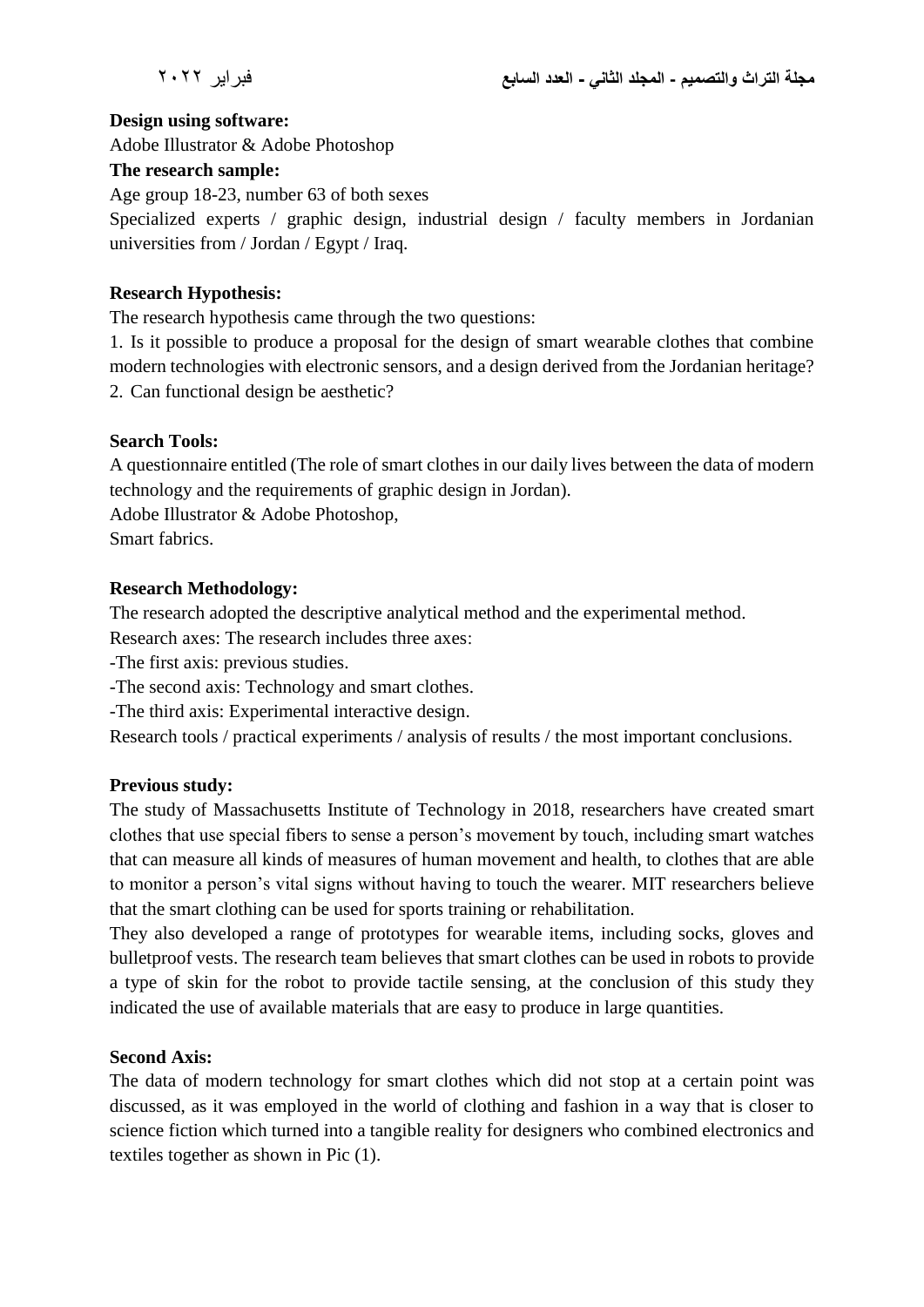

**picture number 1, fashion show 2017**

Organza fabric is a good example of electrical current transmission because it contains a copper conductive wire and silk thread (Pic. 3,2).



 **Picture No. (2) A dress made of organza fabric Picture No. (3) organza fabric**



Smart textiles represent the next generation of fibers, fabrics and products manufactured from them, especially clothing can be described as textile materials that are able to control without external influence, meaning that they are able to give us a feeling of warmth in cold weather with their ability to give us a reverse thermal feeling (feeling cold) if changed. Environmental conditions to hot climatic conditions without the need to replace them or make any change in their materials or tissue composition Picture No. (4).



**Picture No. (4) the smart jacket/2015**

# **The Jet Suit:**

One of the modern experimental curricula subject to interactive design in 2021, which is still in the process of experimentation, is the jet suit, it was designed in cooperation between Gravity Industries and the Royal Navy.

Also, the suit has been tested by paramedics in the remote Lake District in England to deliver it to people at risk in a fraction of the time it takes to travel by car or on foot Pic No. (5)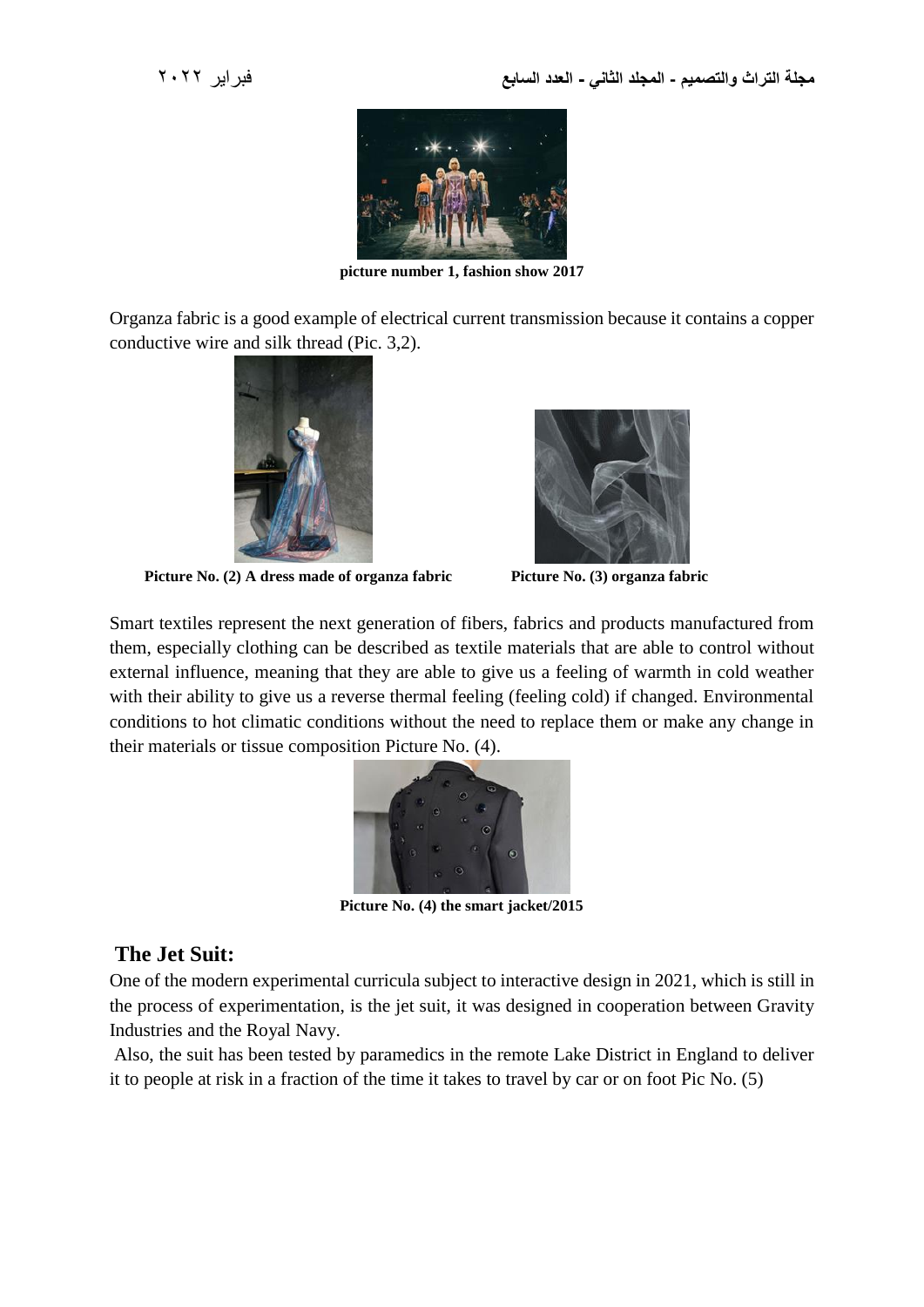

**Pic. No (5) The British Navy Jet Suit / 2021**

## **Smart Shoe:**

An Austrian company recently unveiled smart shoes that use ultrasonic sensors to help blind and visually impaired people detect obstacles with a range of up to four meters. The website (oddity Central) confirms that the smart shoe known as (Enomike) aims to become a modern alternative to the usual walking cane used by the blind, and millions of people around the world will be roaming as safely as possible Picture. No. (6).



**Picture No. (6) The smart shoe for the blind/2021**

**Research tools/questionnaire;** the questionnaire was sent to a random sample of (100) individuals of both sexes, and the number of people who answered it from the original community was (63) people, who were approved to achieve the research objectives to reach the conclusions, and the data were unloaded in the tables as follows:

| مغطط الصبة المثوية Percentage chart<br>اش ی<br>ئ ہ<br>20.6%<br>79.4%<br>Table No. $(1)$ | النسبة المئوية %<br>%20.6<br>%79.4 | الجنس<br>ذكر<br>أتثى | Sex percentage       |
|-----------------------------------------------------------------------------------------|------------------------------------|----------------------|----------------------|
| مغطط النسبة المثوية Percentage chart                                                    | النسبة المئوية %                   | الفئة العمرية        |                      |
|                                                                                         | %76.2                              | 18-23                |                      |
| 18-23<br>24-28                                                                          | %3.2                               | 24-28                |                      |
| 29-35<br>$36-40$<br>9.5%                                                                | %9.5                               | 29-35                | The age group of the |
| $40+$<br>76.2%                                                                          | %1.6                               | 36-40                | random sample        |
|                                                                                         | %9.5                               | $40+$                |                      |
|                                                                                         |                                    |                      |                      |
| Table No. (2)                                                                           |                                    |                      |                      |
|                                                                                         |                                    |                      |                      |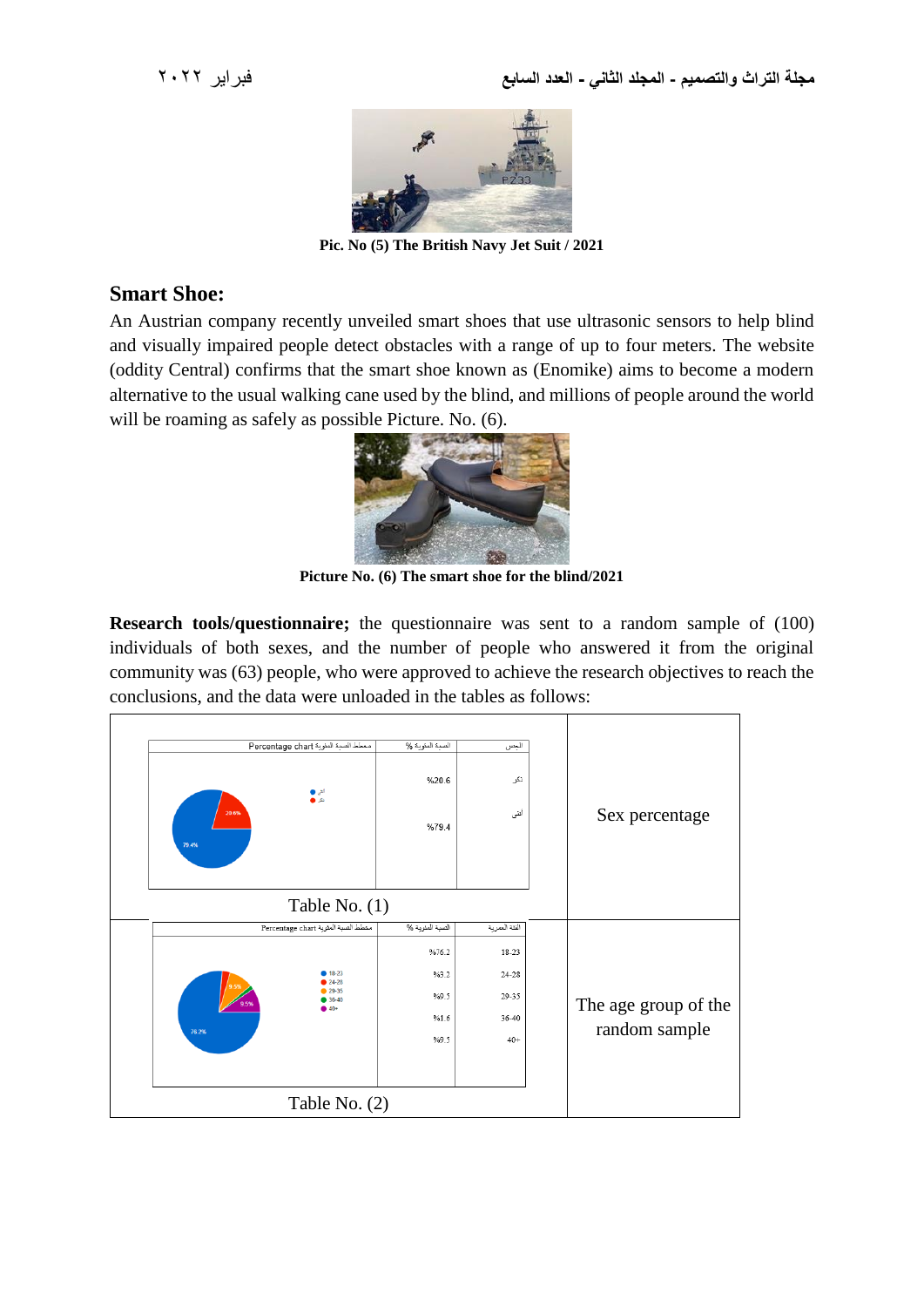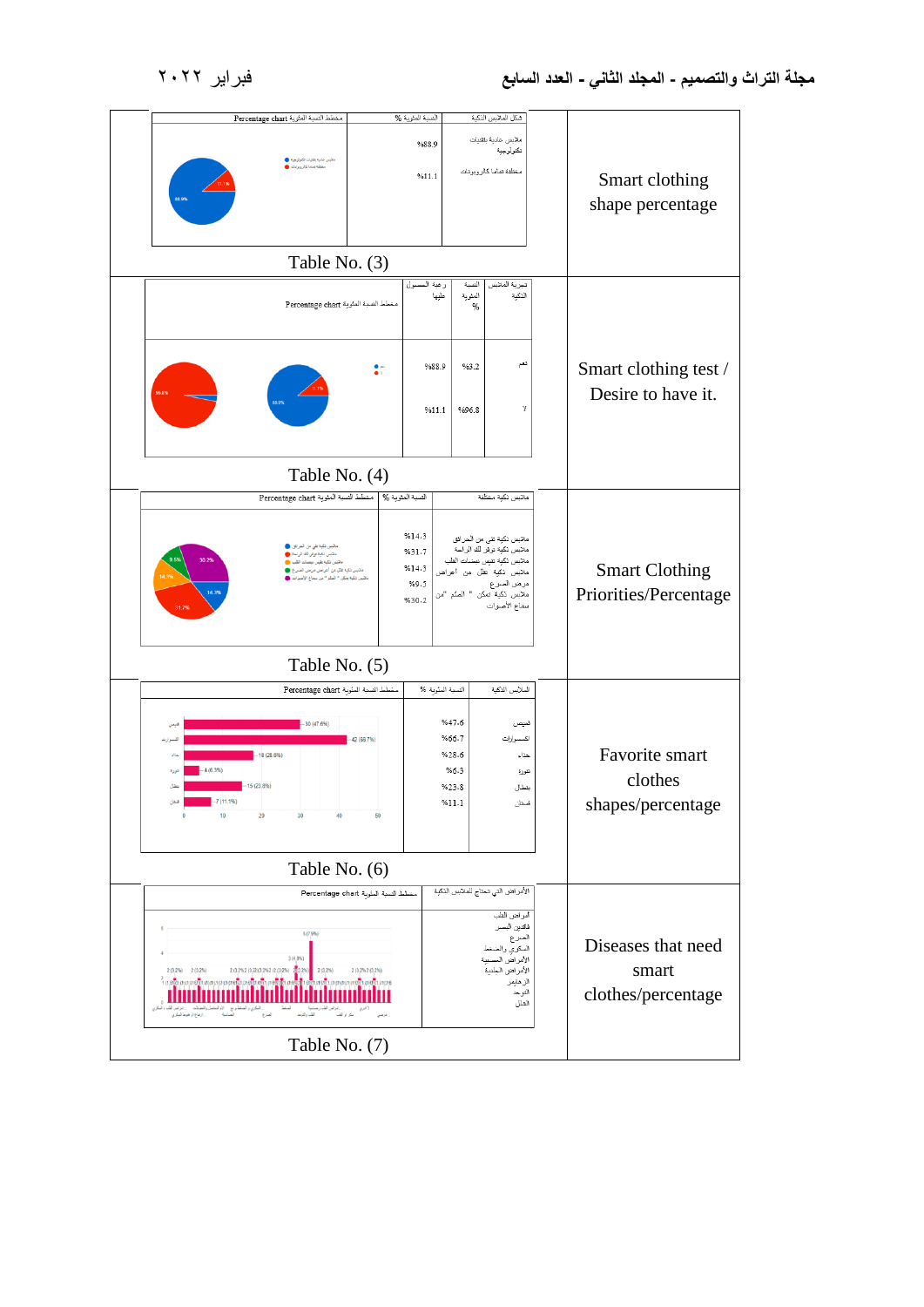|                                                               | مغطط الصبة المثوية Percentage chart                                        | هل ستبادر بالتسجيل في معاهد          | في الجامعات للملابس الذكية   وجامعات للملابس الذكية |              | الرعبة في فتح التخصص          | فتح تخصصنات<br>للملابس الذكية                                              |        |                                            |
|---------------------------------------------------------------|----------------------------------------------------------------------------|--------------------------------------|-----------------------------------------------------|--------------|-------------------------------|----------------------------------------------------------------------------|--------|--------------------------------------------|
|                                                               | $\cdot$                                                                    |                                      | %17.5                                               |              | %90.5                         | نعم                                                                        |        |                                            |
|                                                               |                                                                            |                                      |                                                     |              |                               |                                                                            |        |                                            |
|                                                               |                                                                            |                                      | %7.9                                                |              | %9.5                          | Y                                                                          |        |                                            |
|                                                               |                                                                            |                                      | %74.6                                               |              |                               |                                                                            |        | Desire to open                             |
|                                                               | $\begin{array}{c} \bullet \\ \bullet \circ \\ \bullet \circ \end{array}$   |                                      |                                                     |              |                               | ريما                                                                       |        | specialties                                |
|                                                               |                                                                            |                                      |                                                     |              |                               |                                                                            |        |                                            |
|                                                               |                                                                            |                                      |                                                     |              |                               |                                                                            |        |                                            |
|                                                               |                                                                            | Table No. (8)                        |                                                     |              |                               |                                                                            |        |                                            |
|                                                               | مخطط النسبة المثوية Percentage chart                                       |                                      | النسبة المئوية %                                    |              |                               | تأبيد تتفيذ مشاريع ملابس ذكية لطلاب الذكاء                                 |        |                                            |
|                                                               |                                                                            |                                      | %100                                                |              |                               | الاصطناعي في الأردن                                                        | تغم    |                                            |
|                                                               |                                                                            |                                      |                                                     |              |                               |                                                                            | y      | Implementation of                          |
|                                                               | 100%                                                                       |                                      |                                                     |              |                               |                                                                            |        | smart clothing                             |
|                                                               |                                                                            |                                      |                                                     |              |                               |                                                                            |        | projects                                   |
|                                                               |                                                                            | Table No. (9)                        |                                                     |              |                               |                                                                            |        |                                            |
|                                                               | مغطط النسبة المثوية Percentage chart                                       |                                      | الصدة<br>المئوية%                                   |              |                               | تأبيد اشتراك طلاب الذكاء الاصطناعي والتصميم<br>الجرافيكي لإنتاج ملابس ذكية |        |                                            |
|                                                               |                                                                            |                                      | %98.4                                               |              |                               |                                                                            | تعم    | Support for students                       |
|                                                               |                                                                            |                                      |                                                     |              |                               |                                                                            |        | of the Departments                         |
|                                                               |                                                                            |                                      | %1.6                                                |              |                               |                                                                            | y      | of Artificial                              |
|                                                               |                                                                            |                                      |                                                     |              |                               |                                                                            |        | Intelligence and<br>Graphic Design         |
|                                                               |                                                                            | Table No. (10)                       |                                                     |              |                               |                                                                            |        |                                            |
|                                                               | مخطط النسبة المئوية Percentage chart                                       |                                      |                                                     | تصاميع برؤية | تصاميم مستنبطة                | دوع التصاميع                                                               |        |                                            |
|                                                               |                                                                            |                                      | حنيثة تتناسب مع                                     | لغة العصر    | من التزاث الأربد <sub>ى</sub> | على الملابس                                                                | الذكية |                                            |
|                                                               |                                                                            |                                      |                                                     |              |                               |                                                                            |        |                                            |
|                                                               | 47.6%<br>ربنا ہ                                                            |                                      | %95.2                                               |              | %41.3                         |                                                                            |        |                                            |
|                                                               |                                                                            |                                      |                                                     |              |                               |                                                                            |        | Smart clothes with a<br>variety of designs |
|                                                               | $\ddot{\bullet}$                                                           |                                      |                                                     | %4.8         | %11.1                         |                                                                            | Y      |                                            |
|                                                               |                                                                            |                                      |                                                     |              | %47.6                         |                                                                            |        |                                            |
|                                                               |                                                                            |                                      |                                                     |              |                               |                                                                            | ريما   |                                            |
| Table No. $(11)$                                              |                                                                            |                                      |                                                     |              |                               |                                                                            |        |                                            |
|                                                               |                                                                            | مخطط النسبة المثونة Percentage chart |                                                     |              | الصبة<br>المثوبة %            | ألوان التصاميع                                                             |        |                                            |
|                                                               | على الملابس<br>الذكية<br>الوان هامقه<br>31 (49.2%)<br>%49.2<br>ألوان غامقة |                                      |                                                     |              |                               |                                                                            |        |                                            |
|                                                               |                                                                            |                                      |                                                     |              |                               |                                                                            |        |                                            |
| $-34(54%)$<br>گران قائمة<br>ألوان فاتحة<br>%54                |                                                                            |                                      |                                                     |              |                               | Designs colors                                                             |        |                                            |
| 12(19%)<br>كران فشكه<br>%19<br>24(38.1%)<br>%38.1<br>لون وبيه |                                                                            |                                      |                                                     |              |                               | ألوان مشعة<br>ألوان تزابية                                                 |        |                                            |
| 10<br>20<br>30<br>40                                          |                                                                            |                                      |                                                     |              |                               |                                                                            |        |                                            |
|                                                               |                                                                            | Table No. $(12)$                     |                                                     |              |                               |                                                                            |        |                                            |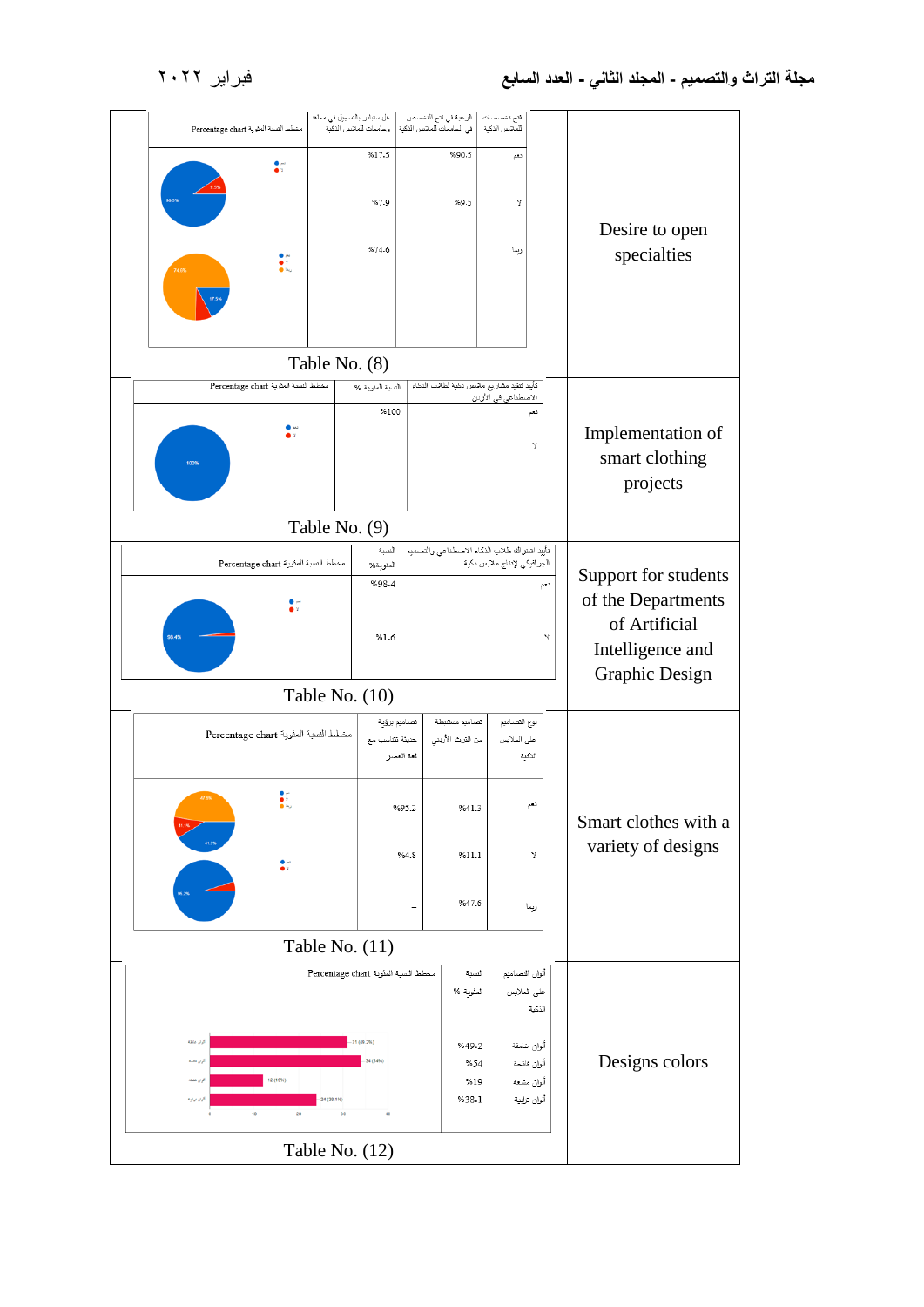| مخطط النسبة المثوية Percentage chart | النسبة المئوية % | هل هذا النوع من الملابس كفيل بحل<br>الكثير من المشكلات |                                 |
|--------------------------------------|------------------|--------------------------------------------------------|---------------------------------|
| $\bullet$<br>7.9%<br>92.1%           | %92.1<br>%7.9    | تعم<br>Y                                               | Smart clothes solve<br>problems |
| Table No. $(13)$                     |                  |                                                        |                                 |

#### **The research experiments:**

Practical experiments were carried out using Adobe Illustrator &Adobe Photoshop.

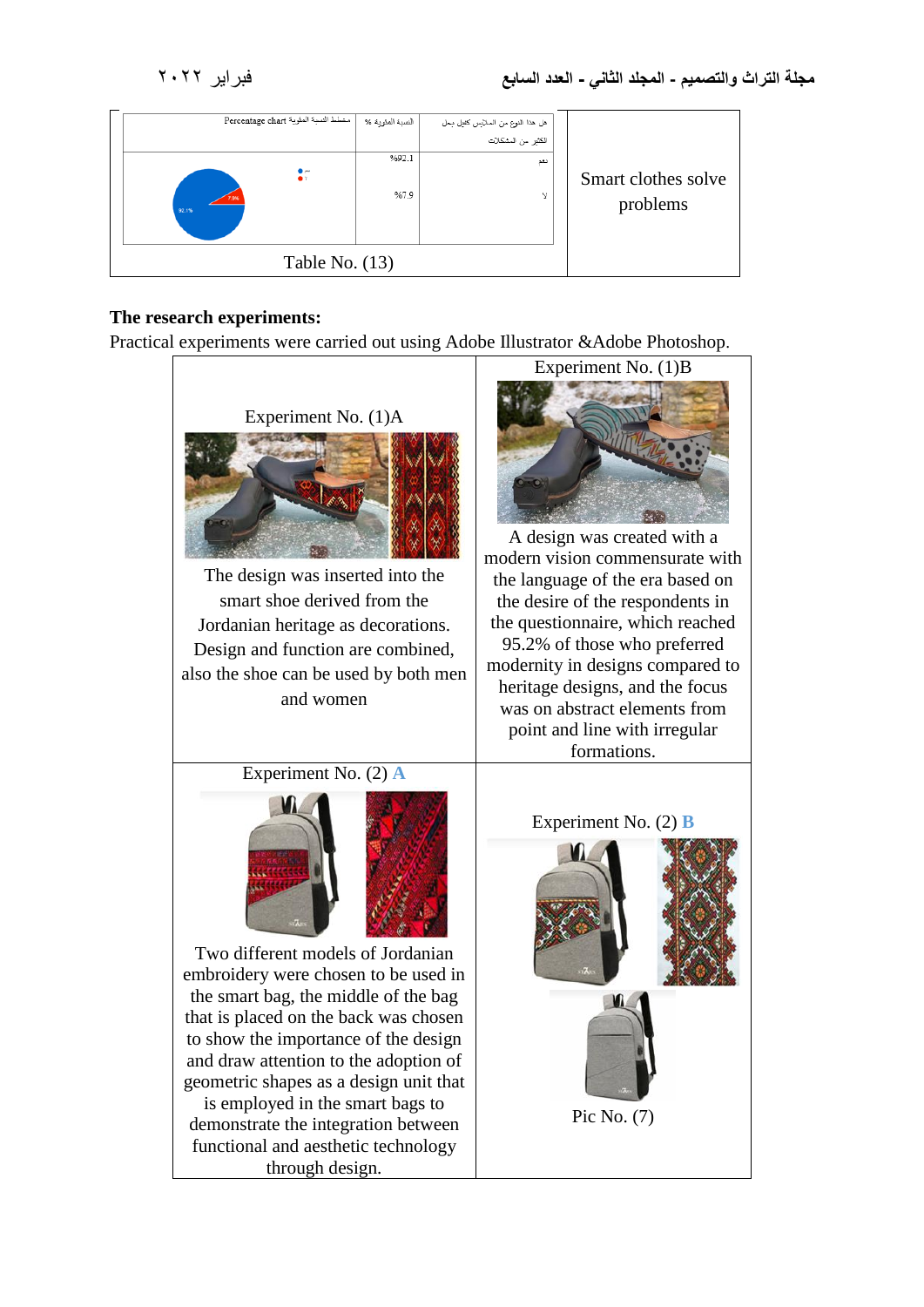

# **The most important conclusions:**

1. The percentage of those who want to get smart clothes reached 88.9%, which indicates the desire of people to wear them and get them according to their needs and desires.

2. From the questionnaire, it was found that the most smart and comfortable clothes that people desire to create Jordanian heritage designs were the largest percentage of accessories which amounted to 66.7%, then the shirt by 47.6% and shoes by 28.6%, so they were chosen to apply the designs to them.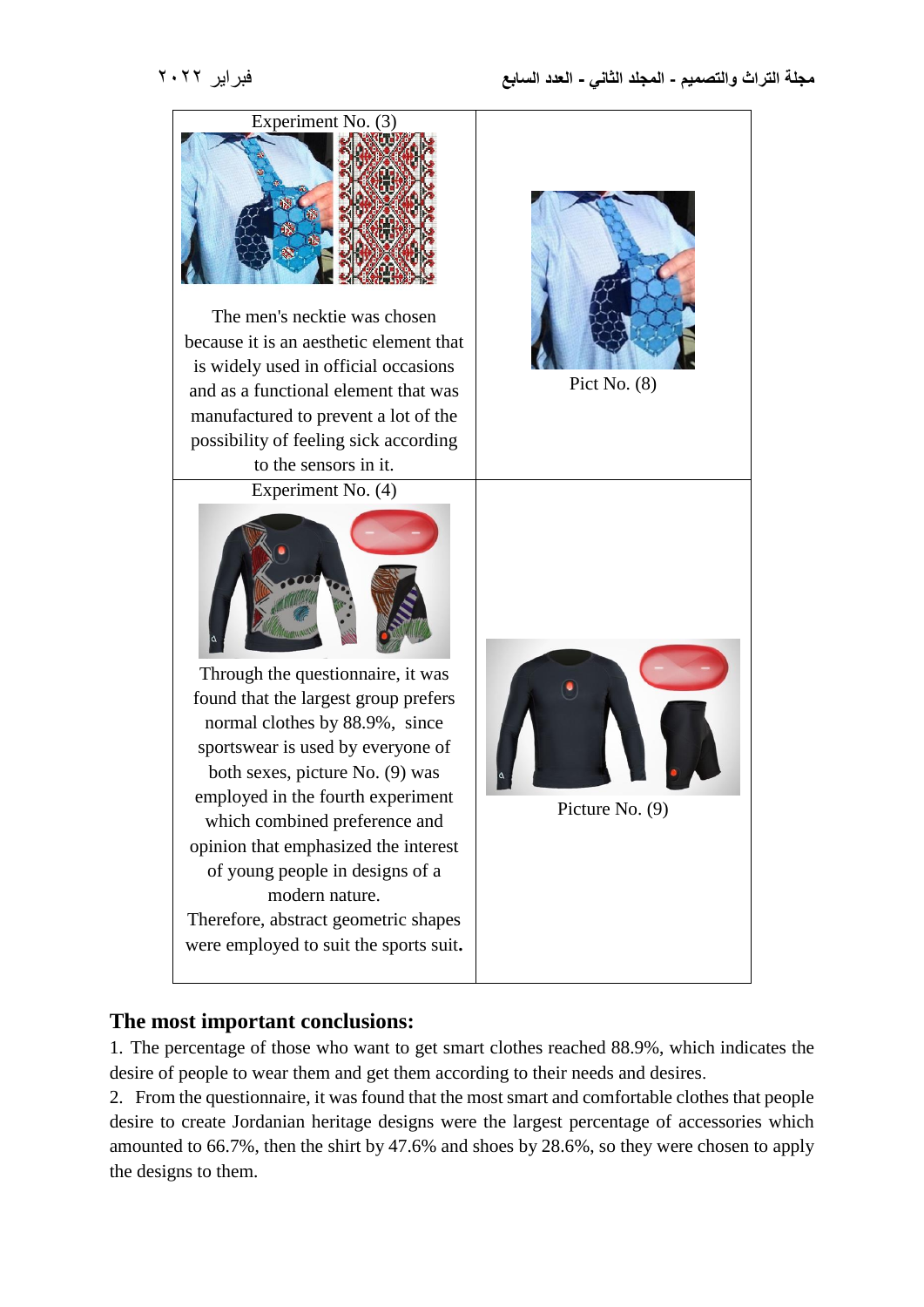3. The largest percentage of smart clothes that people need are for heart patients which deserve attention according to the viewpoint of the examinees as it reached 7.9%.

4. It is possible to produce designs with a modern vision derived from the Jordanian heritage, containing innovation in design that supports the functional aspect.

5. The largest percentage stressed the need to open specializations for smart clothes in universities, institutes and fashion houses, as the percentage of supporters reached 90.5% and the probability of registration in it was 74.6%, which is a good percentage.

6. The possibility of joint work between the graphic designer and the student of artificial intelligence to make smart clothes that combine the functional and aesthetic element together to employ the Jordanian heritage.

7. The possibility of smart clothes playing an assistant role for the doctor in some cases; as it may be able to save the lives of patients, such as patients with heart diseases, neurological diseases, and those who have lost one of the senses, and others.

8. Designing smart clothes requires familiarity with the elements of interactive design, its relationship and its impact on the external environment in order to know the obstacles and causes for its practical application.

9. Supporting the implementation of smart clothing projects for students of artificial intelligence in Jordan, especially at the University of Petra, where the percentage reached 100%.

# **Recommendations:**

1. Introducing a subject for the design of smart clothes in the Department of Graphic Design at the University of Petra (UOP) and the rest of the universities that study this specialization in Jordan, in order to enrich a modern aspect that combines technology and design.

2. Do studies and research that enrich this topic from various other aspects that this research did not address, in order to identify smart clothes and their modern requirements in terms of technicality and design.

## 3.

## **AKNOLEGMENTS:**

The authors would like to thank and express their appreciation to the university of Petra for the great supporting of this research in this year 2021.

## **Questionnaire link**

[https://docs.google.com/forms/d/e/1FAIpQLSeA195t25GARGQDYJYiFZYLYsV4Ds6V9PA](https://docs.google.com/forms/d/e/1FAIpQLSeA195t25GARGQDYJYiFZYLYsV4Ds6V9PAsWfhb3VYNrvq8Dw/viewform?usp=sf_link) [sWfhb3VYNrvq8Dw/viewform?usp=sf\\_link](https://docs.google.com/forms/d/e/1FAIpQLSeA195t25GARGQDYJYiFZYLYsV4Ds6V9PAsWfhb3VYNrvq8Dw/viewform?usp=sf_link)

## **REFERENCES**

1. [https://www.maajim.com/dictionary/%D9%](https://www.maajim.com/dictionary/%D9%85%D8%AE%D8%A8%D8%A3%20%D8%A7%D9%84%D9%85%D9%84%D8%A7%D8%A8%D8%B3/1/%D9%84%D8%B3%D8%A7%D9%86%20%D8%A7%D9%84%D8%B9%D8%B1%D8%A8) 2021.7.25 عليه.

2. Alquran Alkarim Surat al'aerafalaya 26safhatu151 Altabeat Alawlaa1405 h maktabat Alsafa.Abo Zabia, Alamarat Alarabia Almutahada

- 2. <https://www.lifewire.com/what-are-smart-clothes-4176103>2021.8.21 عليه االطالع تم
- 3. <https://www.techquintal.com/modern-technology/> 2021.8.21 عليه 2021.8.11
- 4. <https://en.wikipedia.org/wiki/Design>2021.8.22 عليه االطالع تم
- 5. [https://ranitravel.org/news/%D9%](https://ranitravel.org/news/%D9%85%D9%84%D8%A7%D8%A8%D8%B3-%D8%B0%D9%83%D9%8A%D8%A9-%D8%AA%D9%82%D9%8A%D8%B3-%D8%A7%D9%84%D8%AD%D8%B1%D9%83%D8%A9-%D8%AC%D8%AF%D9%8A%D8%AF-%D8%A7%D9%84%D8%B9%D9%84%D9%85%D8%A7%D8%A1/) 2021.4.14عليه االطالع تم
- علي[ه](https://esale.bestcheaponline2021.ru/content?c=%D8%AA%D8%B5%D9%84%D8%AD%20%D9%84%D9%84%D9%85%D9%84%D8%A7%D8%A8%D8%B3&id=38) االطالع تم [7.https://esale.bestcheaponline2021.ru/content?c=](https://esale.bestcheaponline2021.ru/content?c=%D8%AA%D8%B5%D9%84%D8%AD%20%D9%84%D9%84%D9%85%D9%84%D8%A7%D8%A8%D8%B3&id=38) 2021.4.15